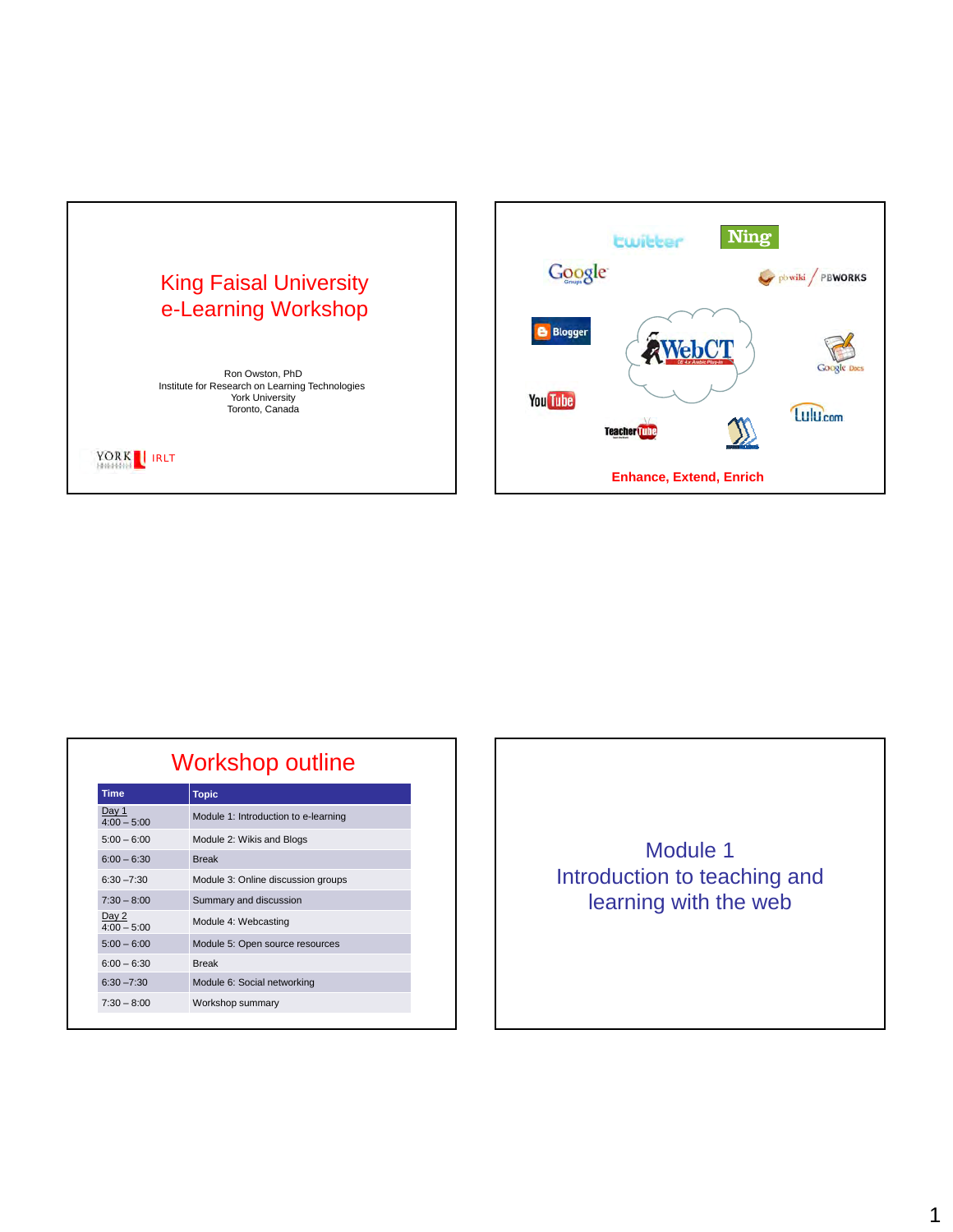

# What is elearning?

- a) An instructor uses PowerPoint in his lectures
- b) An instructor puts his course syllabus online
- c) Students submit their assignments online and the instructor returns comments online



d) Students take notes in class on a laptop

# Definition of e-learning **Jay Cross in 1999 coined** the term as: the convergence of learning and the Internet **Essential components:**  $\checkmark$  Digital network i.e. Internet 931 Jay Cross July Cross → July Cross → July Cross → July Cross Blog: Internet Time

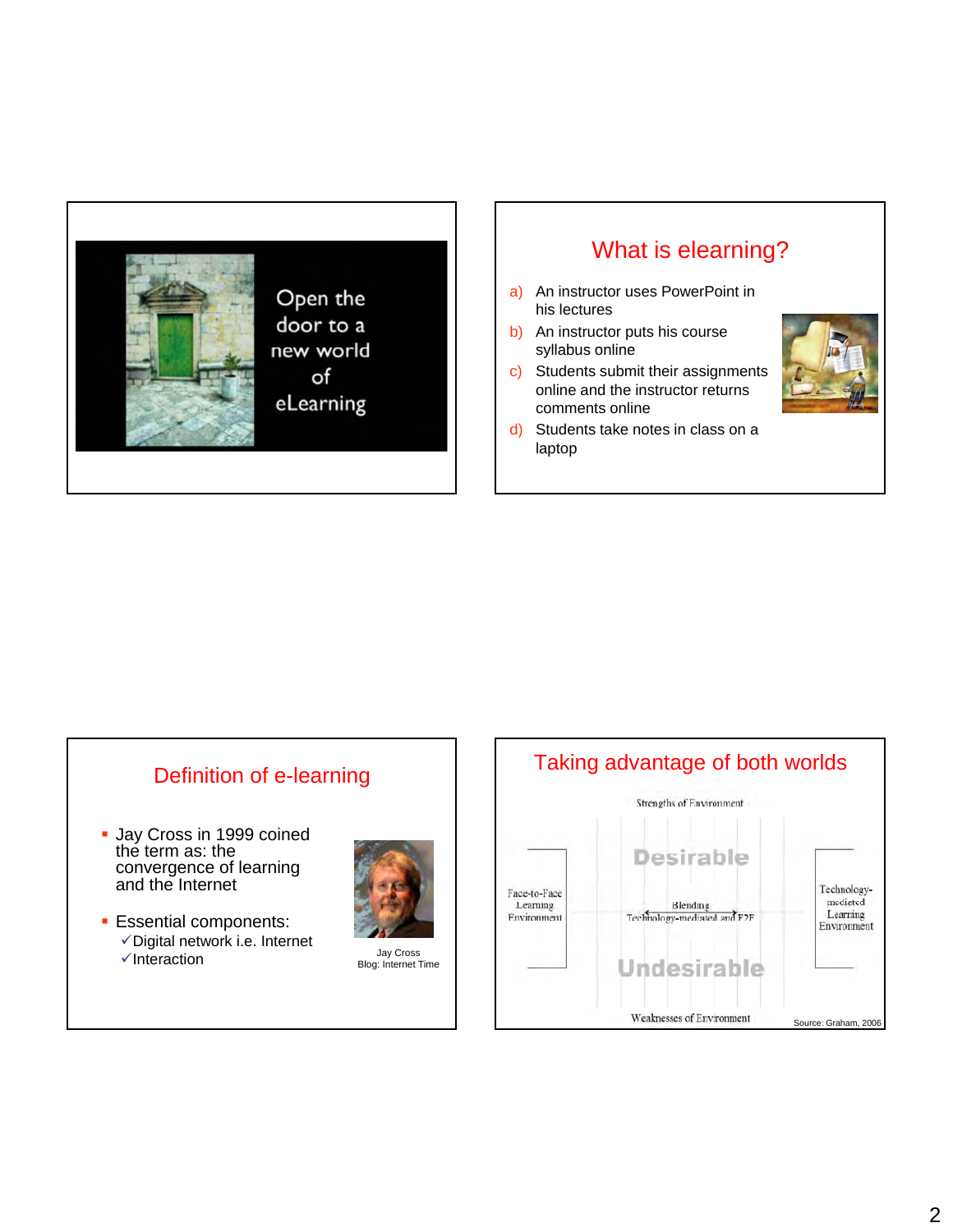# Advantages for students

- **Suits lifestyle of students who** often study full time and work almost full time
- $\blacksquare$  Can reduce scheduling conflicts
- Good match for the Net Gen's visual, exploratory, participative learning preferences
- **Can result in higher** achievement



# Advantages for faculty

**Engage faculty members in** faculty development and instructional renewal



- Can lead to improved pedagogy
- Flexibility in teaching schedule

# Advantages for the university

- Improved teaching and learning improved reputation
- Can lead to reduced costs 9 Online and blended courses allowed UCF to avoid more than \$7 million in UCF to avoid more than \$7 million construction costs \$277,000 in annual operating costs
- **Increased classroom utilization...**



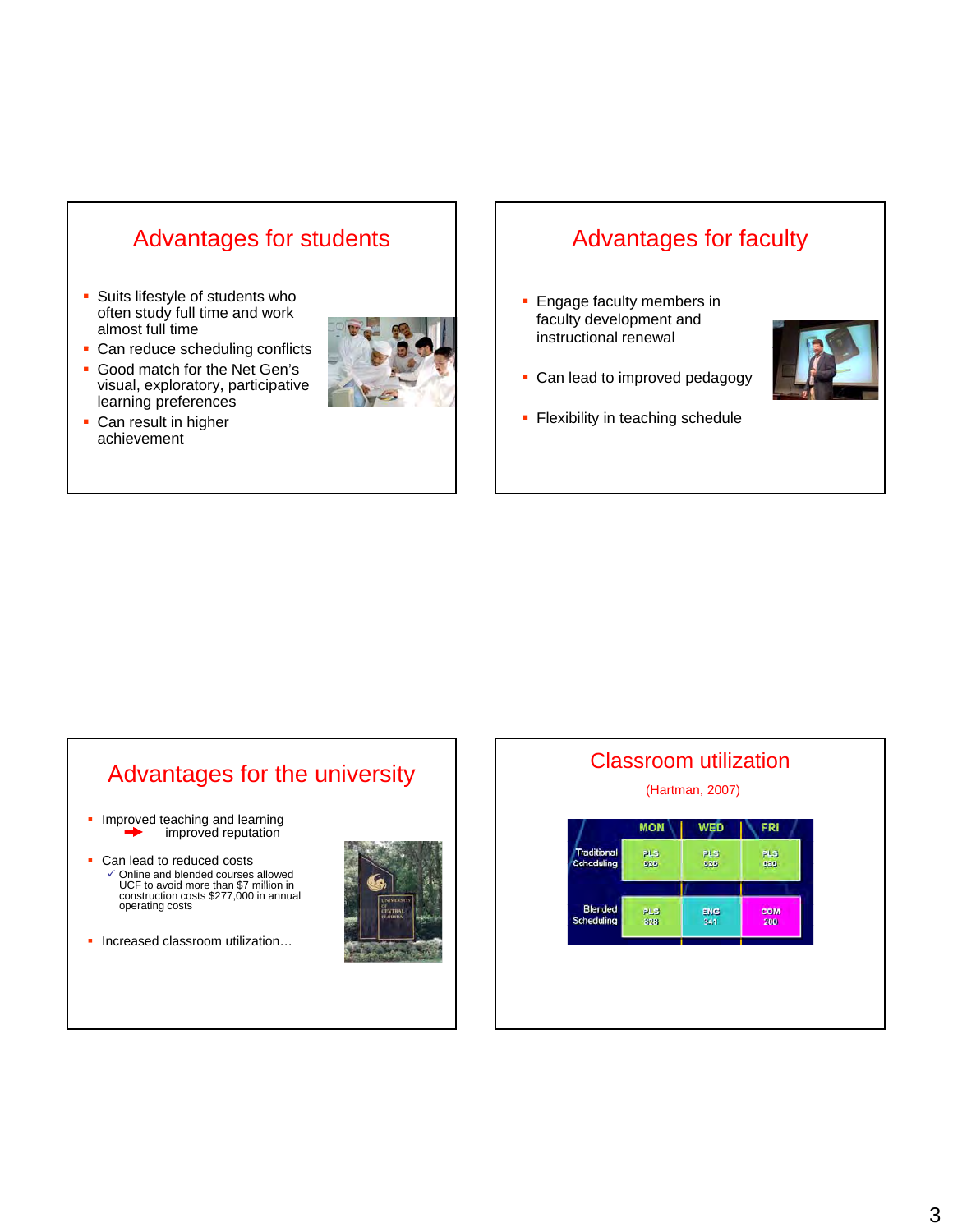#### Group activity:

In small group discuss and then list on the wiki: •Strengths of online classes and face-to-face classes •Weaknesses of online and face-to-face classes

Go to http://kfuniv.pbworks.com/

and sign in with username =  $group1...7$  pw = kfu

#### Strengths of both worlds?

Computer-mediated environment (Asynchronous text-based discussion) Flexibility: Students can contribute to the discussion at the time and place that is most convenient to them. Participation: 100% students can participate because time and place constraints are removed. Depth of Reflection: Learners have time to more carefully consider and provide evidence for their claims and provide deeper more thoughtful reflections. (Mikulecky, 1998; Benbunan-Fich & Hiltz, 1999)

F<sub>2F</sub> environment (In-class discussion) Human Connection: it is easier to bond and develop a social presence in a F2F environment. This makes it easier to develop trust etc. Spontaneity: Allows for the generation of rapid chains of associated ideas and serendipitous discoveries (Mikulecky, 1998).

Source: Graham, 2006

# Weaknesses of both worlds?

Computer-mediated environment (Asynchronous text-based discussion) Spontaneity: Doesn't encourage the generation of rapid chains of associated ideas and serendipitous discoveries (Mikulecky, 1998) Procrastination: There may be a tendency towards procrastination (Benbunan-Fich & Hiltz, 1999) Human Connection: The medium is considered to be impersonal by many (Benbunan-Fich & Hiltz, 1999) -this may cause a lower satisfaction level with the process (Haytko, 2001).

#### F<sub>2F</sub> environment

(In-class discussion) Participation: Can't always have everyone participate, especially if there are dominating personalities. Flexibility: Limited time, which means that you may not be able to reach the discussion depth that you would like.

Source: Graham, 2006

#### Module 2

#### Wikis and Blogs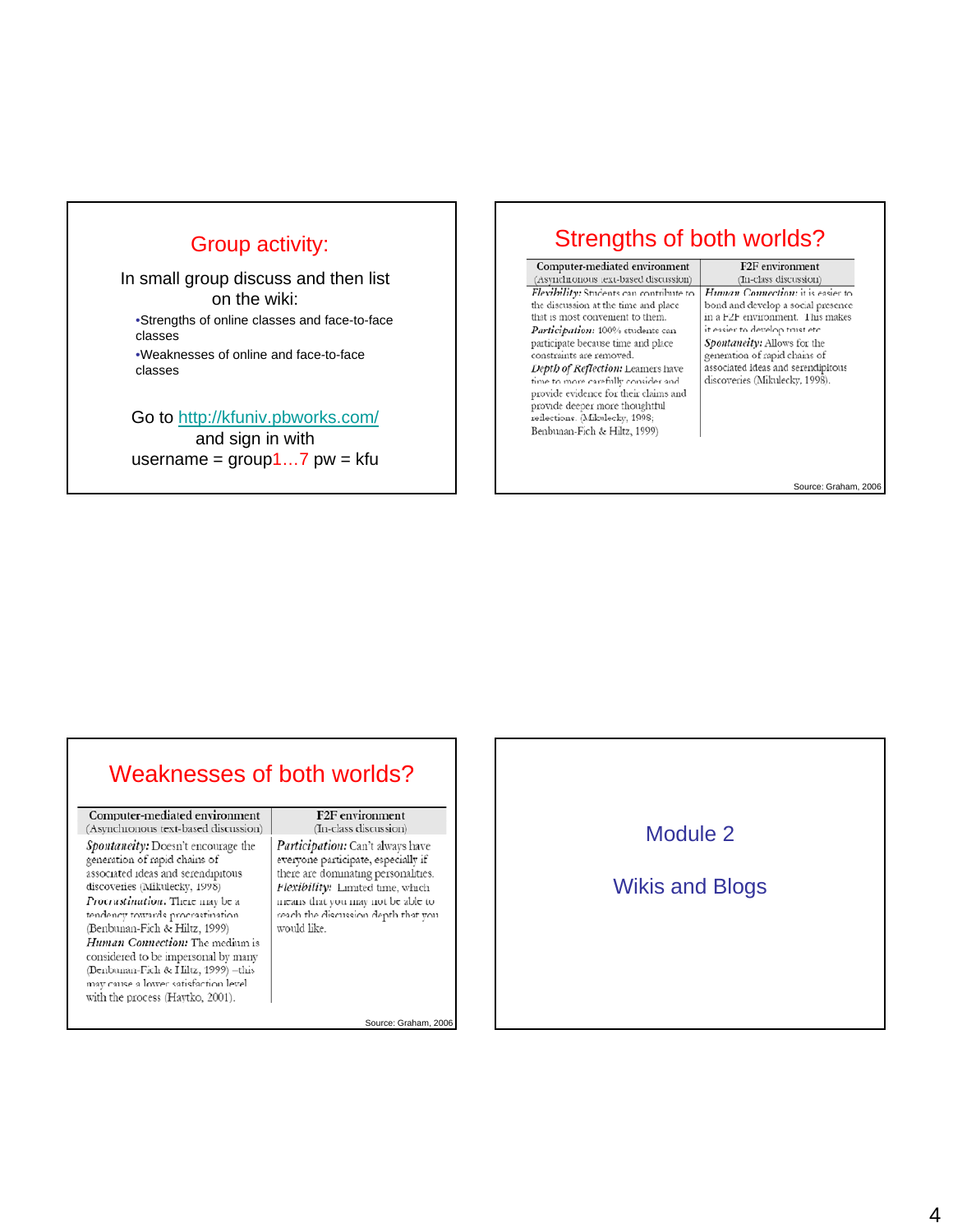# What are they?

- Wiki: a website that allows multiple users to create, modify and organize web page content in a collaborative manner
- $\blacksquare$  Blog: a shared on-line journal where people can post diary entries about their personal experiences, interests, and hobbies

#### Why Wikis in a course?

- **Foster collaborative work**
- **.** "Public" audience promotes more careful work
- $\blacksquare$  Accountability on who contributed and what they contributed
- **Future way of working. See Don Tapscot's** book *Wikinomics*

|                                         |                                                                | EDUC5860 Issues in Digital Technology in Education |
|-----------------------------------------|----------------------------------------------------------------|----------------------------------------------------|
| <b>Topic outline</b>                    |                                                                |                                                    |
| <b>E</b> News forum                     |                                                                |                                                    |
| Course syllabus                         |                                                                |                                                    |
| <b>E</b> Coffee house                   |                                                                |                                                    |
|                                         | + GS/EDUC S 5860 3.0 Sec A (Summer 2006-07) Podcast for week 1 |                                                    |
| 裏 Ethics application                    |                                                                |                                                    |
| Assignment 3 ideas-post as a new topic  |                                                                |                                                    |
| I Eintroduction - Ice Breaking Activity |                                                                | $\Box$                                             |
| El Introduction to course               |                                                                |                                                    |
| <b>II</b> To Do                         |                                                                |                                                    |
| 2 Tools for elearning                   |                                                                | $\Box$                                             |
| 量 Project topic                         |                                                                |                                                    |
|                                         |                                                                |                                                    |
| 3 El eLearning Programs and Projects    |                                                                | ▭                                                  |
| <b>Web 2.0 articles</b>                 |                                                                |                                                    |
| III Web 2.0                             |                                                                | □                                                  |
| 畫 Net Generation readings               |                                                                |                                                    |

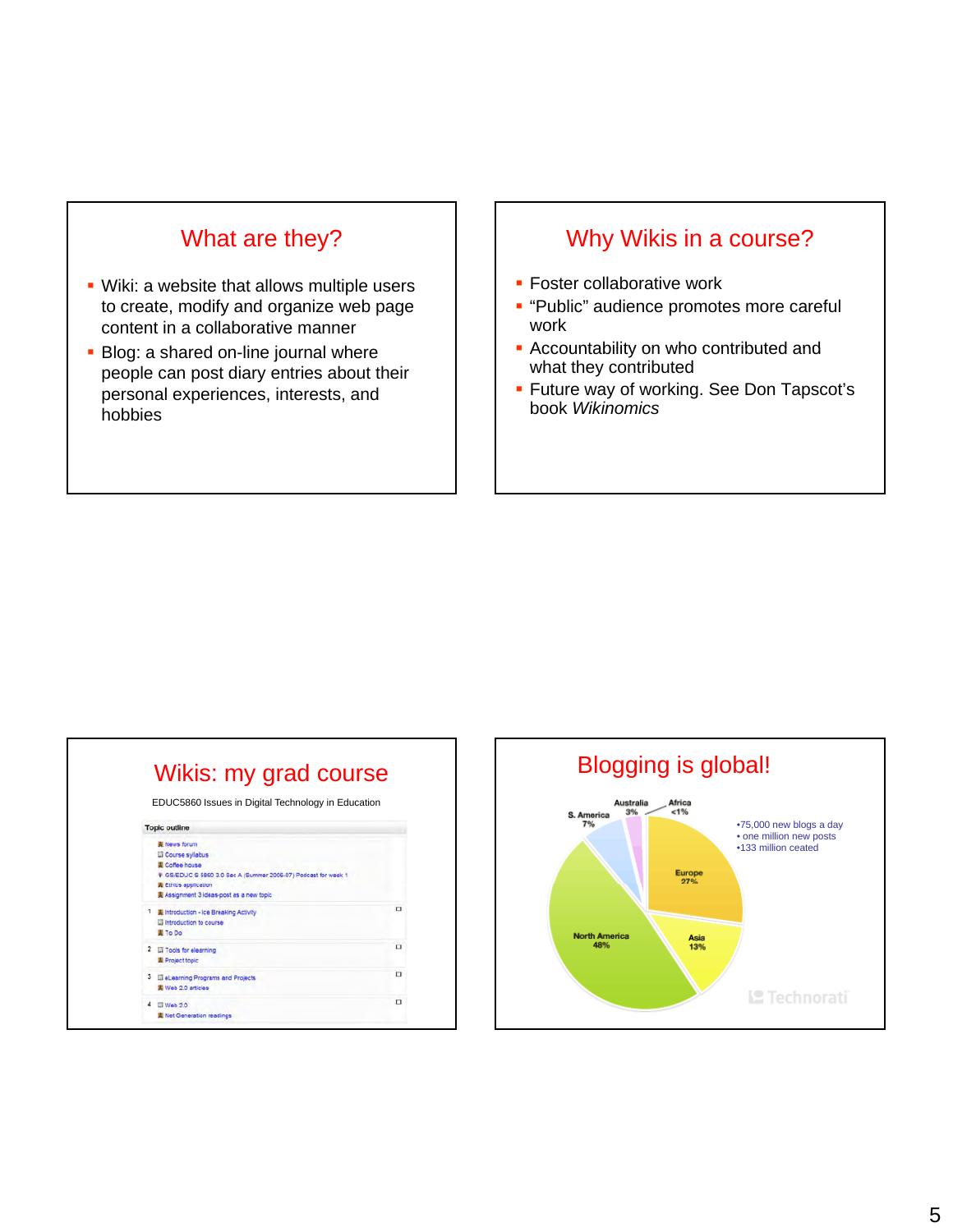# Why blog in courses?

- Not just a Western phenomenon: South Korea 15 million bloggers; China - 5 million
- Reflection and sharing of thoughts on course content/ideas
- **Writing to authentic audiences improves quality** of work
- **Consistent with the way Net Generation uses** technology
- **Avoids use of course management system**

# Blogging tools **Blogger WORDPRESS**

# Micro-blogging at **Twitter.com**



# Sign up at Twitter.com **Post your tweets with #kfuniv at** the beginning  $\blacksquare$  Twitter command: # followed by a word indicates a searchable topic or keyword **Display tweets on a large** screen using Twittercamp (do Google search to find it)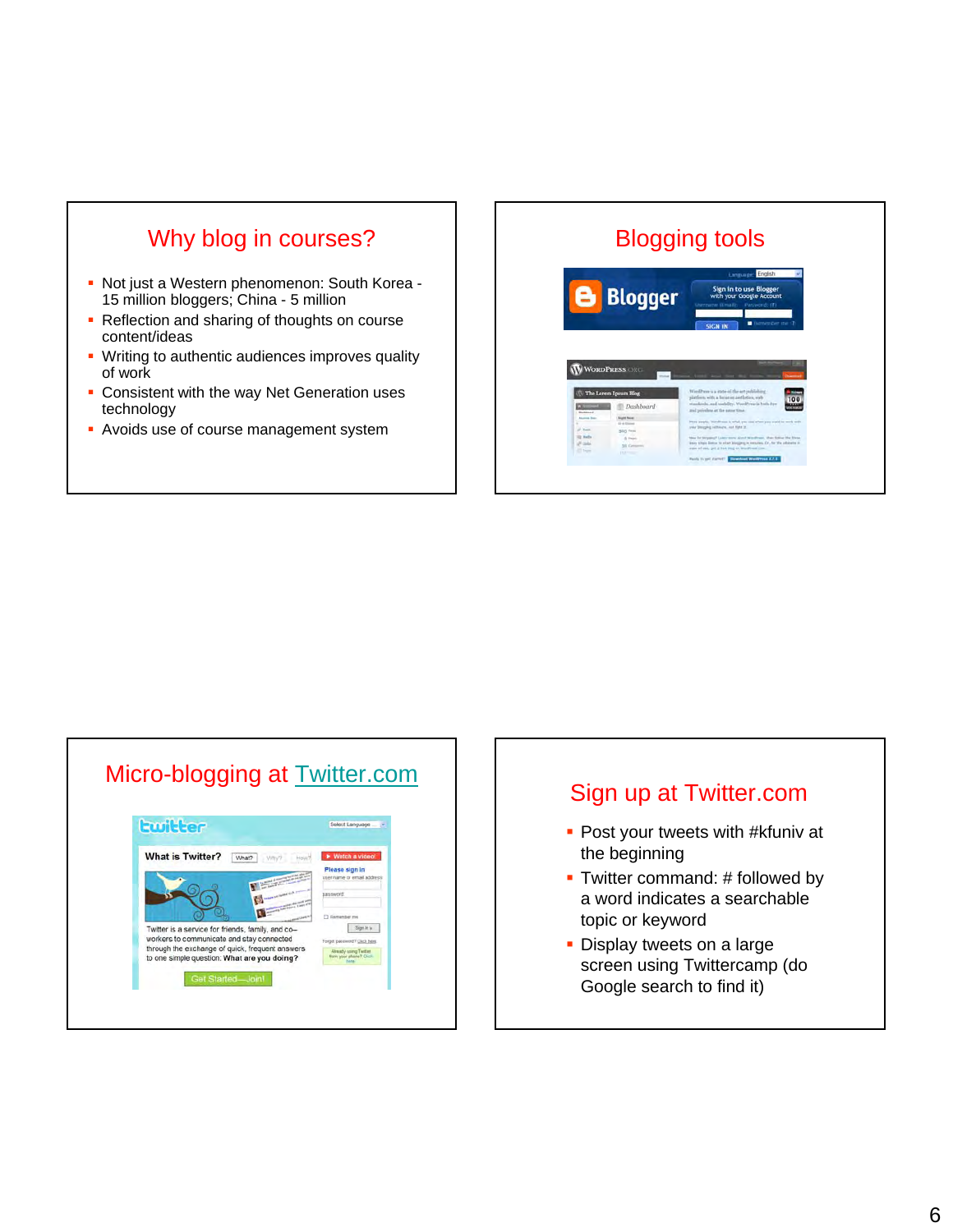# Ideas for blogging in your course

- Post course announcements
- Write your ideas, thoughts, and activities
- Post model answers, etc.

- Discuss course content
- s Report on lab/field
	- activities
	- Work with a "critical friend"

#### Group Activity

In your group discuss how you could integrate blogs/Twitter or wikis into your courses. Post your discussion summary using either Twitter or the KSUniv wiki

# Module 3 Online discussion groups

# Why use e-discussion groups?

- Allows for 100% participation from students (large lectures, personality traits, cultural differences)
- $\blacksquare$  Flexible, any time, any place contribution
- Creates opportunity for (but doesn't guarantee) thoughtful reflection on course material
- Promotes active learning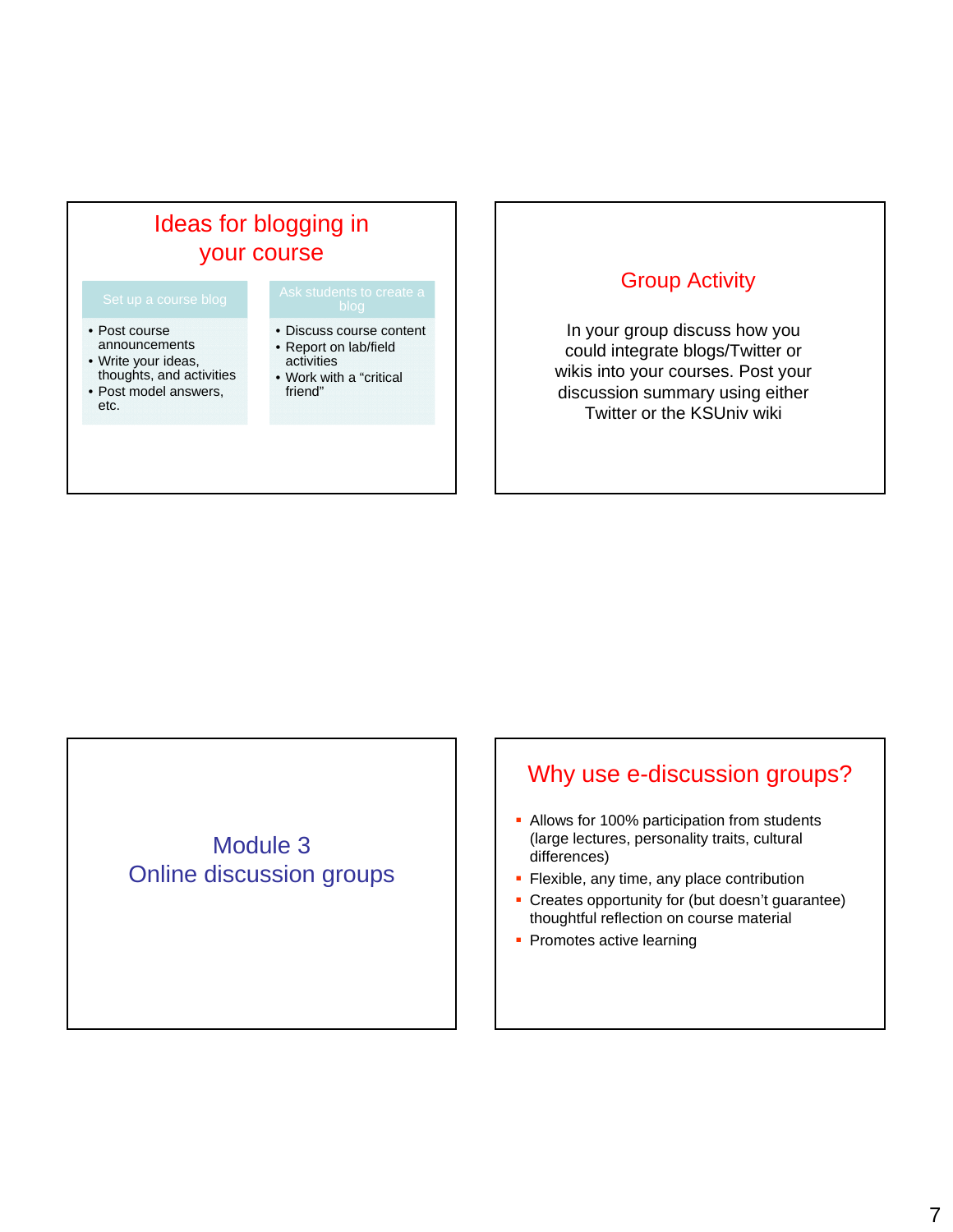

#### Structuring online groups

**I** Ideal size 15-20 max. participants



#### Role of the moderator (instructor)

- **Gets the discussion stared**
- **Gives students feedback**
- **Summarizes discussion at key points**
- **Keeps discussion on topic**
- **Introduces new material to keep** discussion fresh
- **Evaluates contributions**



#### Ice-breaker activities to start discussions

- For ice-breakers, do more than just have students post something about themselves. Try
	- $\checkmark$  8 nouns: everyone posts eight nouns that describe themselves which are discussed afterwards by the group.
	- $\checkmark$  Two truths-one lie: everyone posts two truths and one lie about themselves. Group tries to determine which one is the lie.
	- $\checkmark$  Course expectations: individuals post their expectations for the course.

Source of this and subsequent activities: Ron's "techniques" article in handout with inspiration from C.J. Bonk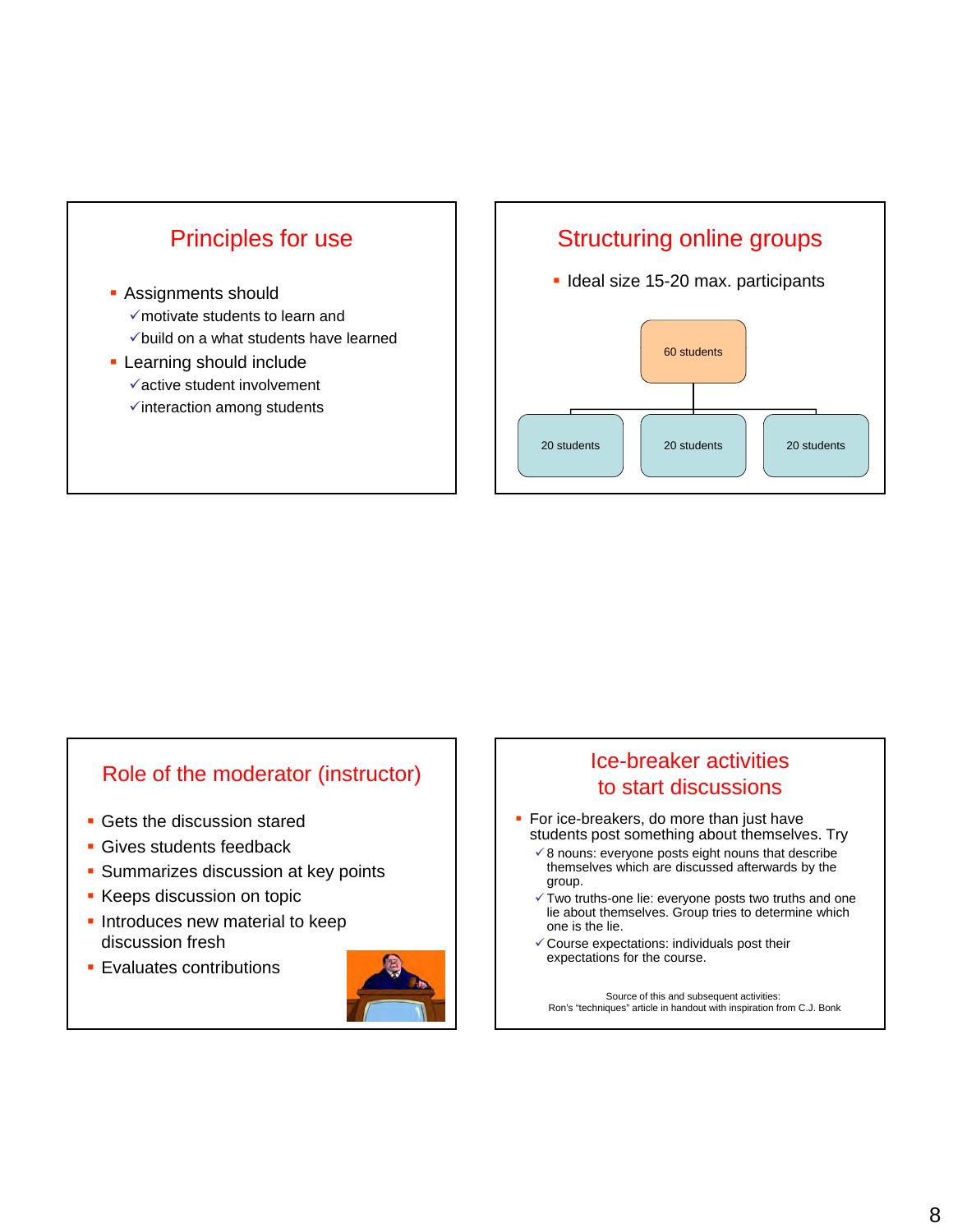

- **Formal debate organize teams to discuss** pros and cons of an issue
- Reaction to paper or article assign a reading and students post comments
- **Critical friend students critique each** others' comments
- **Report on a research project or activity**

#### Still more suggestions for activities

- 6 pros-6 cons. Assign groups to post the arguments in favour of and against various topics/issues. Discuss afterwards.
- Expert guest: visits group for a limited period and students pose questions
- One minute response paper. Immediately post an evaluation right after the lecture.



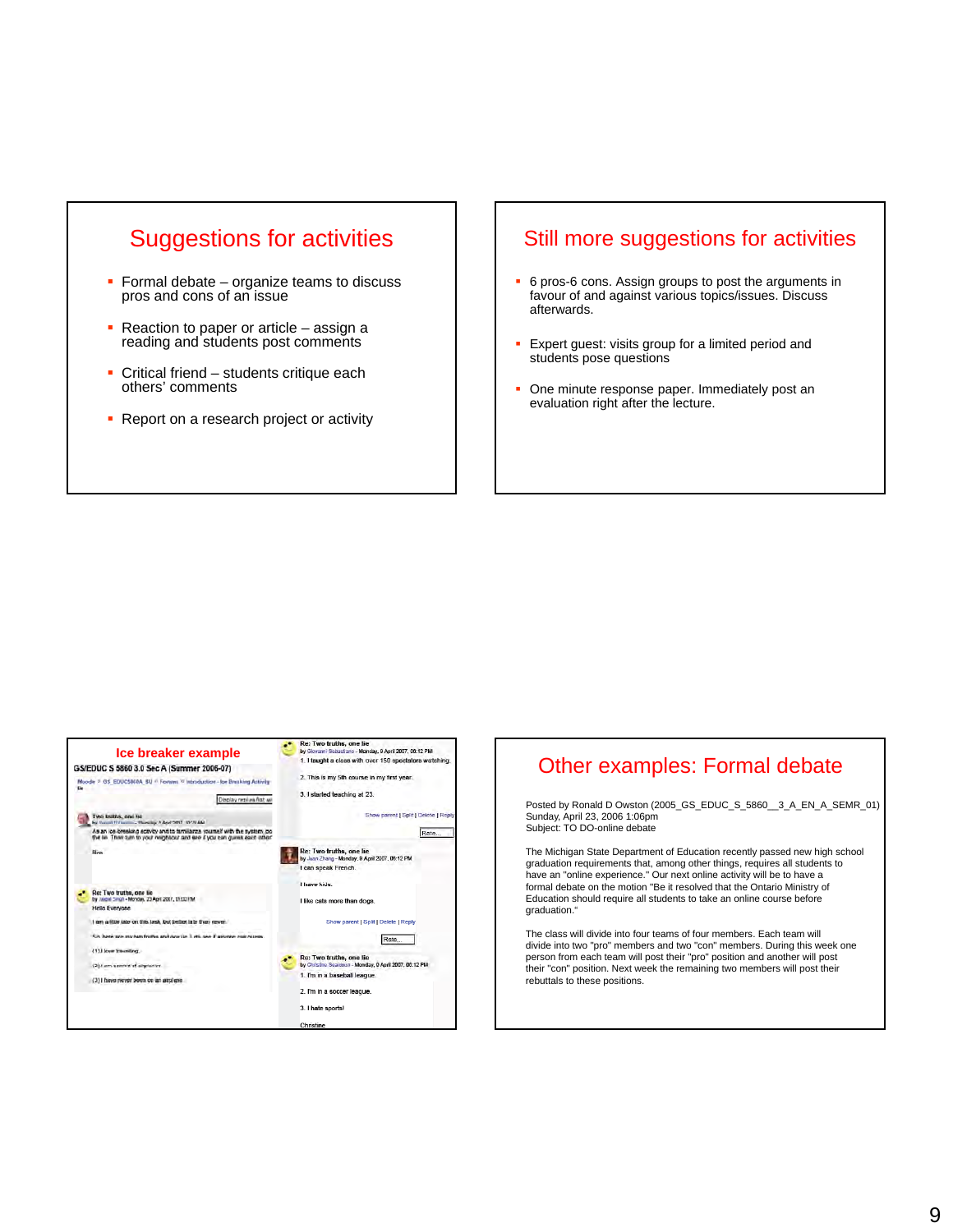#### Reaction to a paper/article

Posted by Ronald D Owston (2005\_GS\_EDUC\_S\_5860\_\_3\_A\_EN\_A\_SEMR\_01)

Monday, April 17, 2006 1:48pm Subject: TO DO this week

Almost 10 years ago I wrote an article "The World Wide Web: A new technology to enhance teaching and learning" in the journal Educational<br>Researcher. The article is still widely cited today even though its links are very dated.

I am planning to do an update of the article and you could help me. Search the web for two new resources that support the arguments made in each section i.e., that the web makes learning accessible, that it can (probably) improve learning, and that it is no more expensive than face-to-face learning. Post links to these resources in this conference.

#### Critical friend

Message no. 177 Posted by Ronald D Owston Monday, May 15, 2006 6:39pm Subject: TO DO next two weeks

Bloggers have become a new alternative voice in reporting and commenting on events of the day. New Brunswick blogger Charles Leblanc is one such person. He applied to be accredited as a member of the press gallery for the New Brunswick Legislature. See http://oldmaison.blogspot.com/2006/02/press-gallery-at-new-brunswick.html and listen to the CBC interview of him by clicking on the link on the same page (requires Real Media player which can be downloaded).

Do you think that bloggers should be given media accreditation? Are they legitimate media reporters? If so, what criteria could be used to accredit them since they don't work for regular media outlets? Choose a "critical friend" from class and discuss this issue. Begin by having one of you agree to write an opening position on this issue and then the other person can respond. Carry on this discussion with several postings over the next two weeks. Support your positions with reference to examples or published works.

#### Report on research

Posted by Ronald D Owston (2005\_GS\_EDUC\_S\_5860\_\_3\_A\_EN\_A\_SEMR\_01) Subject: TO DO week May 29 One Laptop per Child (OLPC) is a non-profit association dedicated to

research to develop a \$100 laptop—a technology that could "revolutionize how we educate the world's children". Powered by a hand crank instead of a battery, the laptop is aimed at developing countries, particularly Africa and intended to be sold to governments for schools not to individuals. The initiative was launched by faculty members at the MIT Media Lab in 2005.

What are your thoughts about this initiative? Do you think it has the possibility of revolutionizing education? Would the expenditure be justified in developing countries? What are the social, political, and/or economic implications? Is the initiative technically feasible? For this week's assignment I would like you to work in groups of three to develop a position on this project. Then jointly prepare a concise summary of your group's position. After you have discussed it, I would then like your group to post your summary at the project's Wiki next week.

#### Group activity

**- Discuss and write down an online** topic/assignment in your subject area that uses one of the model activities that I suggested.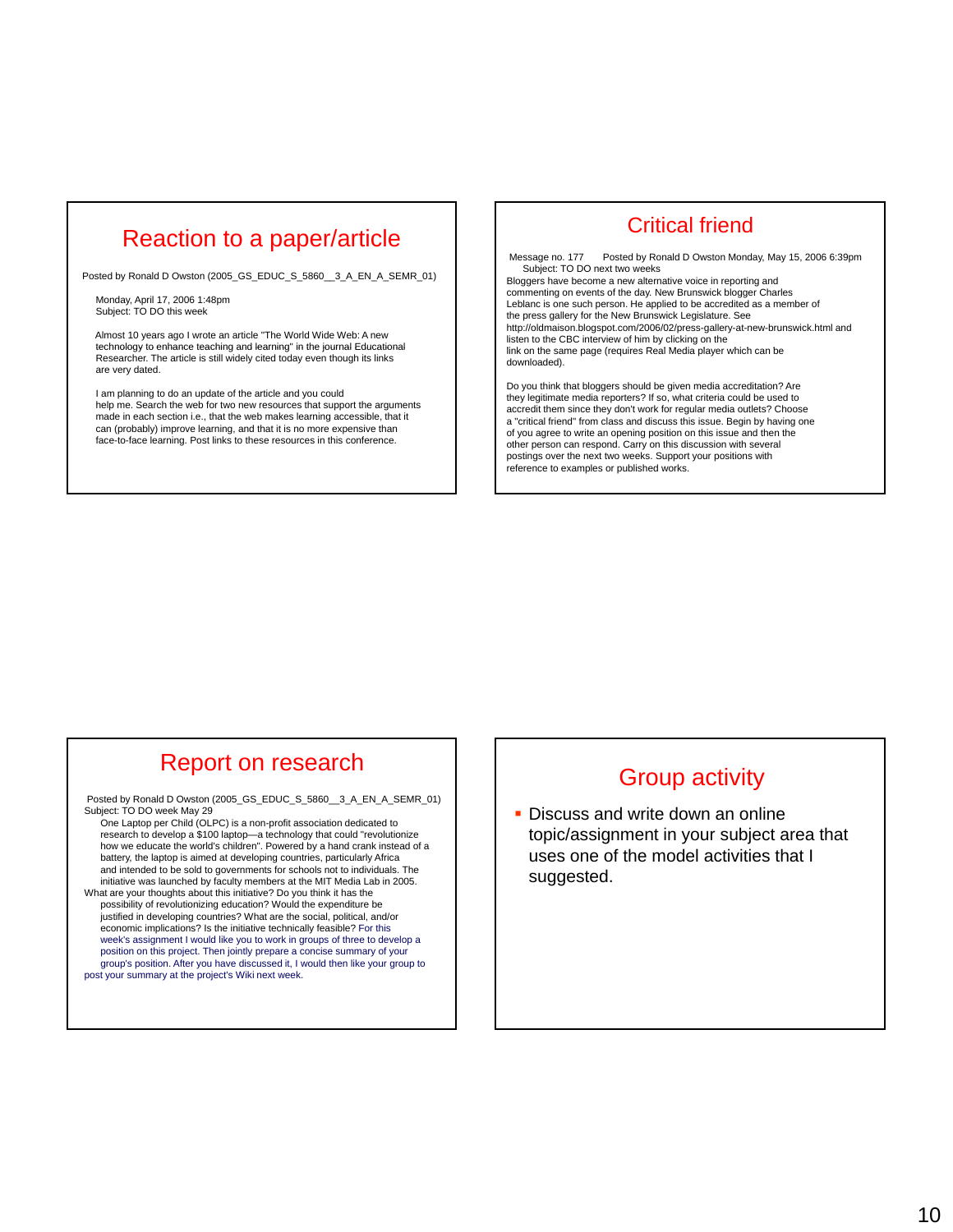

# Video at youtube.com/edu





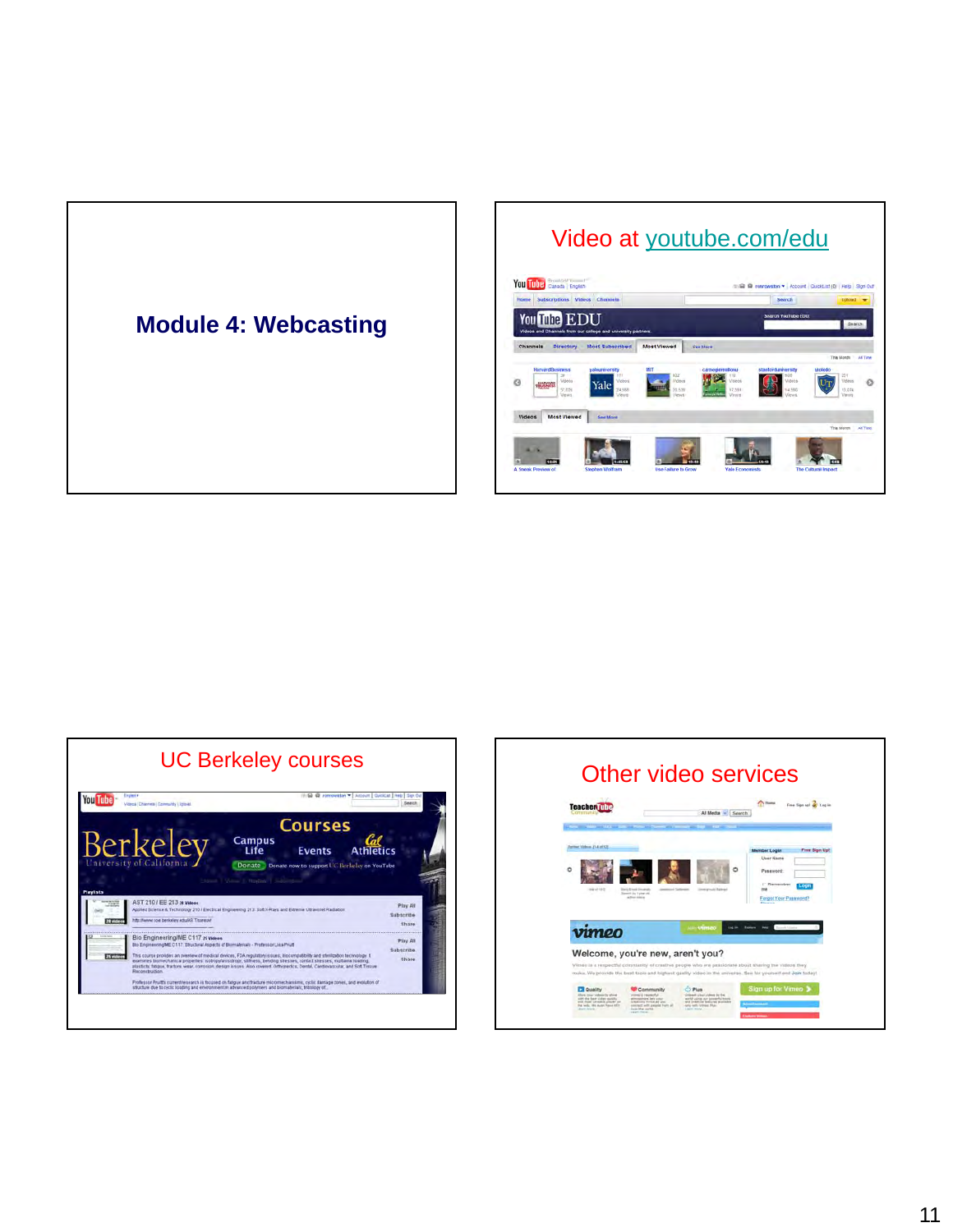| File.<br>Edit                                                                                                                     | Controls Visualizer Advanced Help<br>$-0.36 - 0.01$                                                                                                                       |                                         | iTunes                                                                                                             |                 | $\alpha$                                                                                          | <b>Lease News Store</b>                                                                                                                     | <b>Latinities</b><br><b>GRD</b><br><b>Drawing</b> |
|-----------------------------------------------------------------------------------------------------------------------------------|---------------------------------------------------------------------------------------------------------------------------------------------------------------------------|-----------------------------------------|--------------------------------------------------------------------------------------------------------------------|-----------------|---------------------------------------------------------------------------------------------------|---------------------------------------------------------------------------------------------------------------------------------------------|---------------------------------------------------|
| <b>D</b> Library                                                                                                                  | $-1.3 - 1.7$                                                                                                                                                              | A > Stanford > Faculty Lectures - Audio |                                                                                                                    |                 |                                                                                                   | Account!                                                                                                                                    | Source Dr                                         |
| Radio<br><b>PERING STORY</b><br>W. 90's Music<br>o My Top Rated<br>* Recently Added<br>a: Recently Played<br>@ Top 25 Most Played | Last Modified: Aug 17, 2006.<br>Tracks in Audio: 64<br><b>GET.TRACKS.</b><br>AANSA HUNE                                                                                   |                                         |                                                                                                                    |                 |                                                                                                   | <b>RILLY</b> O<br>Freeman Spool Institute O<br>Center for Comparative.<br>Receient Homecoming O<br>Philosophy Talk O<br>Entitled Opinions O |                                                   |
| F Adam Curry iPodder<br>F. CMEC Forum 2005                                                                                        |                                                                                                                                                                           |                                         |                                                                                                                    |                 |                                                                                                   |                                                                                                                                             |                                                   |
| J Stanford                                                                                                                        | Audio<br>Best of Philasophy Talk                                                                                                                                          |                                         | <b>Entired Opening</b>                                                                                             | <b>Midleton</b> | Microdocumiertanes                                                                                | Travel/Study                                                                                                                                |                                                   |
|                                                                                                                                   | <b>FANFYIE</b><br>23<br>Whitehead's Account of the Six.<br>24<br>Documentary Film: Behind the<br>25<br>Introductory Remarks: Internat<br>26<br>Media, Nation, Performance |                                         | Time Wrbst<br>2:56:59 Isabelle Stengers<br>56:59 Jan Krawitz<br>52:07 John Hernessy, C.,<br>44:47 Ju-Yon Kim, Kare | #1 Album        | <b>EVIOR</b><br>Stanford Humaniti<br>Stanford Day In H<br>Freeman Spogli L.,<br>Asian American Fi | <b>CARESONS</b> O<br>CARP MANCH<br><b>GREENWAY</b><br><b>CERT HOWLD</b>                                                                     |                                                   |
| <b>Biznu, Playdrid</b>                                                                                                            | 27<br>History, Nation, Masculinity<br>28<br>Charter Schools<br>29<br>Squandered Victory: The Amer                                                                         |                                         | 1:20:40 Karen Kuo, Steve<br>1:13:43 Larry Cuban, Heat<br>1:34:16 Larry Diamond, '7                                 |                 | Assan American FL<br>Ethica in Society<br>Regional Speaker                                        | <b>CART ROBG-3</b><br>C-REY NOME-1<br><b>LIGHT NOWLED</b>                                                                                   |                                                   |
| Nathina<br>Playing                                                                                                                | 50<br>Looking Ahead: Governance an<br>31<br>Popular Constitutionalism and J<br>32<br>Aging and the Perception of Ti<br>33<br>Inside the American Couple                   |                                         | 1:24:09 Larry Diamond, Jo.,<br>1:15:13 Larry Kramer<br>50:49 Laura Carstensen<br>1:25:43 Laura Carsterisen         |                 | Freeman Spool L.<br>Regional Speaker<br>Stanford Day In LA<br>Reunion Homeco                      | <b>CURRENOMILLO</b><br><b>CARLMONLU</b><br>EARK NOWL 2<br>CHEEMING O                                                                        |                                                   |



# Ideas for your course

- Post mini lectures on topics your students find difficult
- Add video resources to your course website
- Have class discussions after showing short videos

- Prepare their own videos reporting on labs or field experiences
- E-mail videos directly to Youtube account from mobile
- Search for videos on assigned topics and critique them

#### Group Activity

Record a brief video clip about your thoughts on elearning and upload it to one of the video streaming services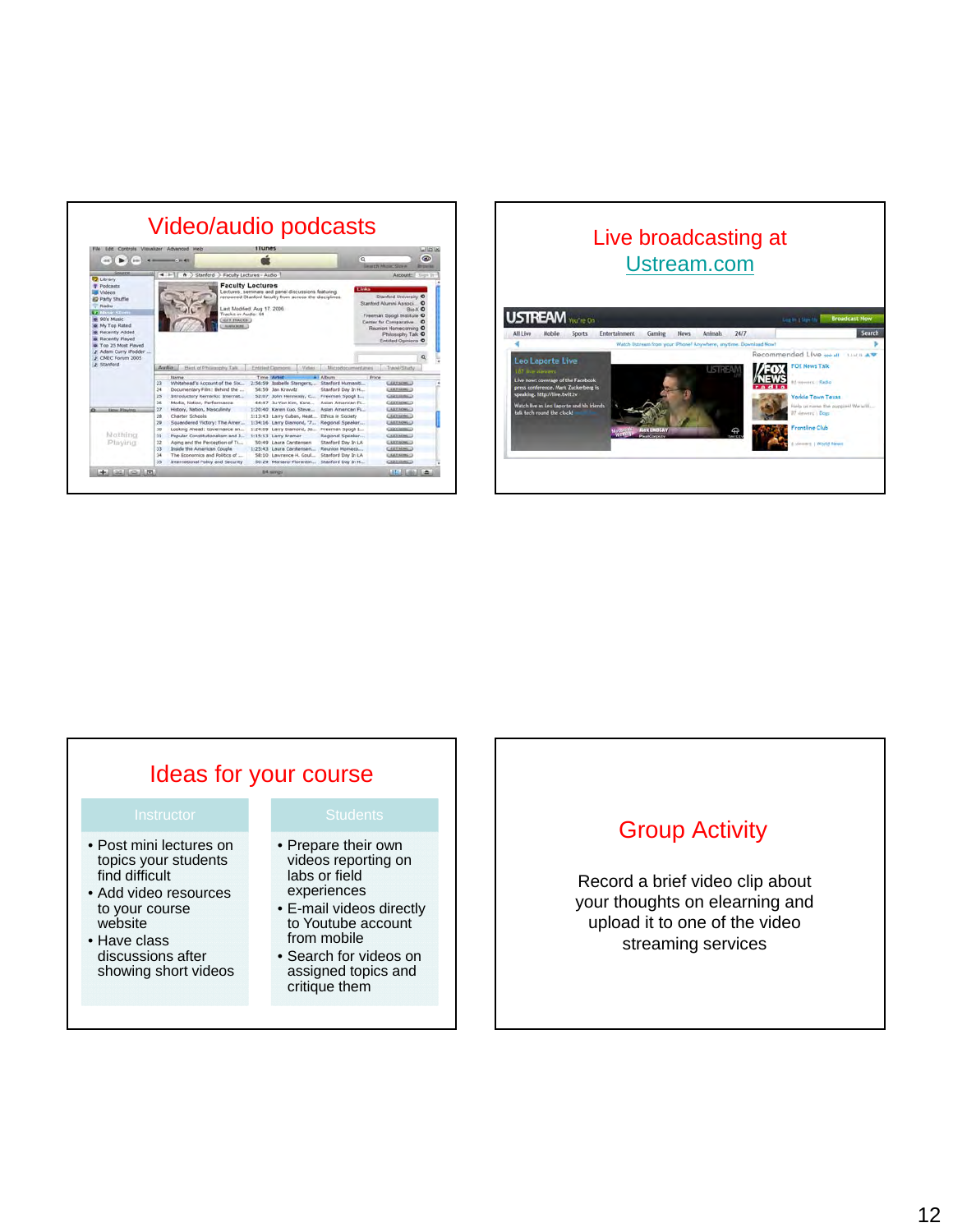## **Module 5: Open source resources**

#### Why open content, resources and software?

- **Harness the power of the** community
- $\blacksquare$  Locally adaptable and customizable
- **Possibly lower cost**
- Philosophically consistent with belief of many academics





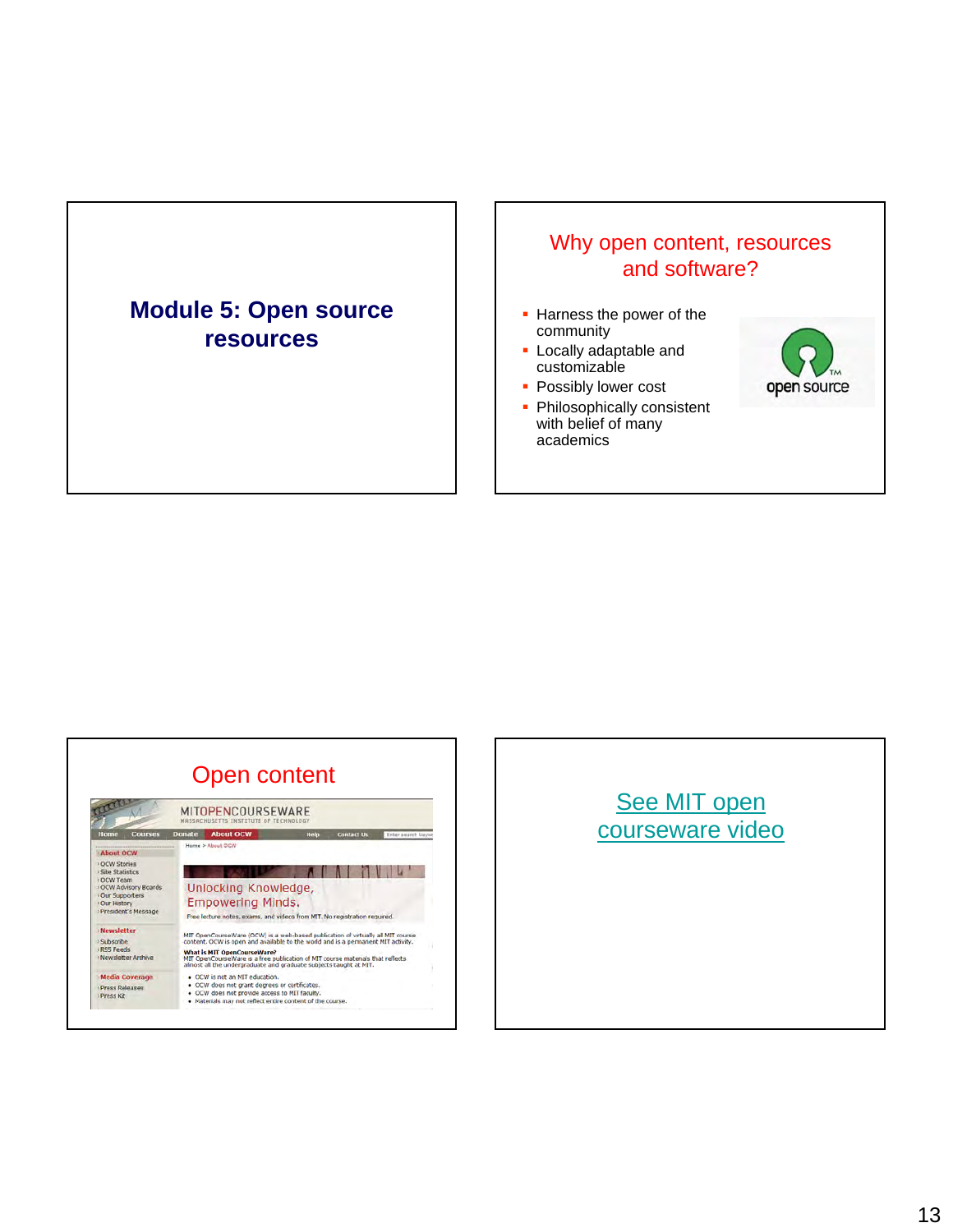





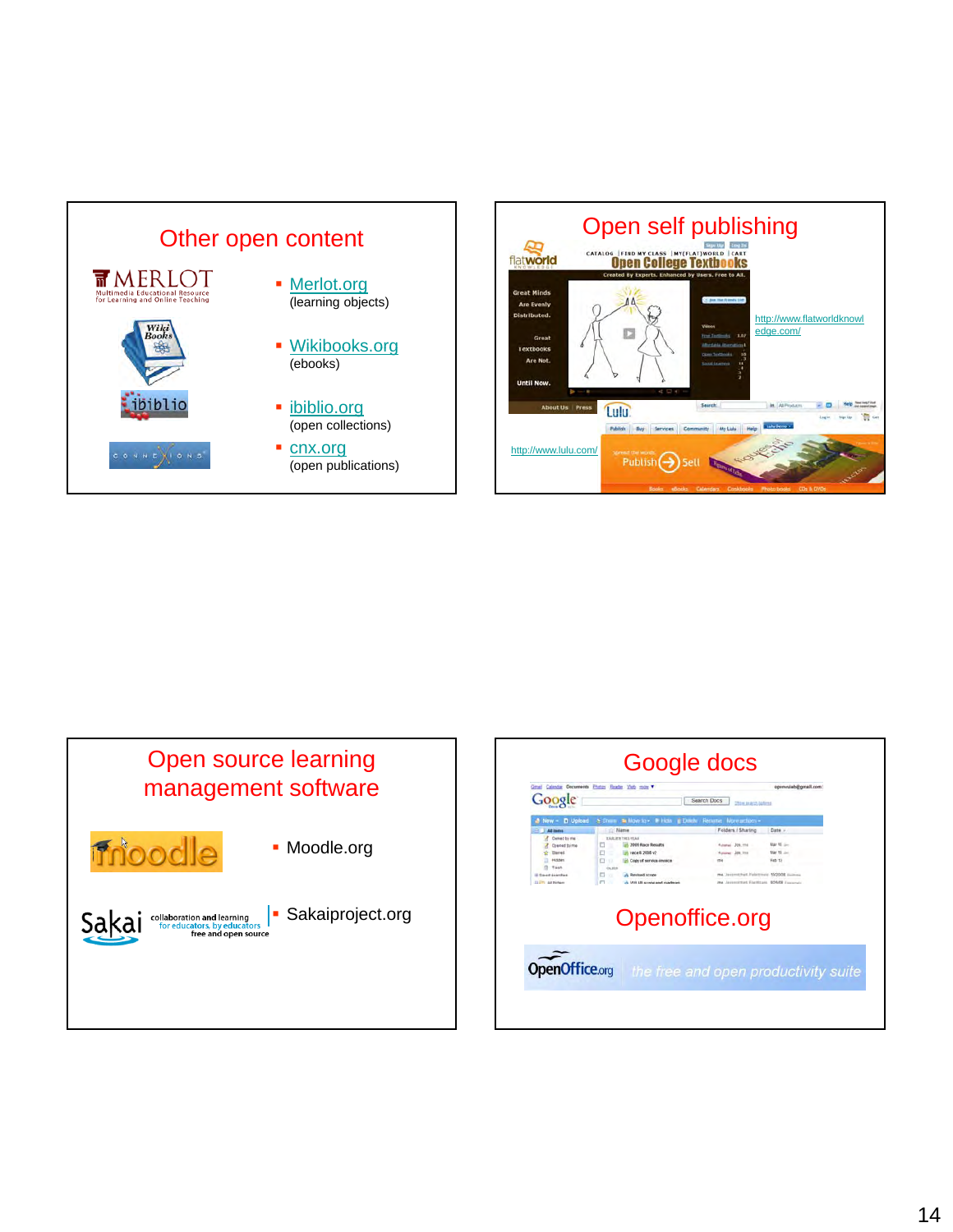

Identify open source resources for your subject area and discuss how they may be used. Use one of the tools we used to post a summary.

Module 6 Social networking

# What is social networking?

 Web sites that allow people to link to others to share opinions, insights experiences and perspectives





- Community building
- **Collaboration**
- **Information sharing**
- **Connecting with students beyond walls of** classrooms
- **Joining authentic professional communities**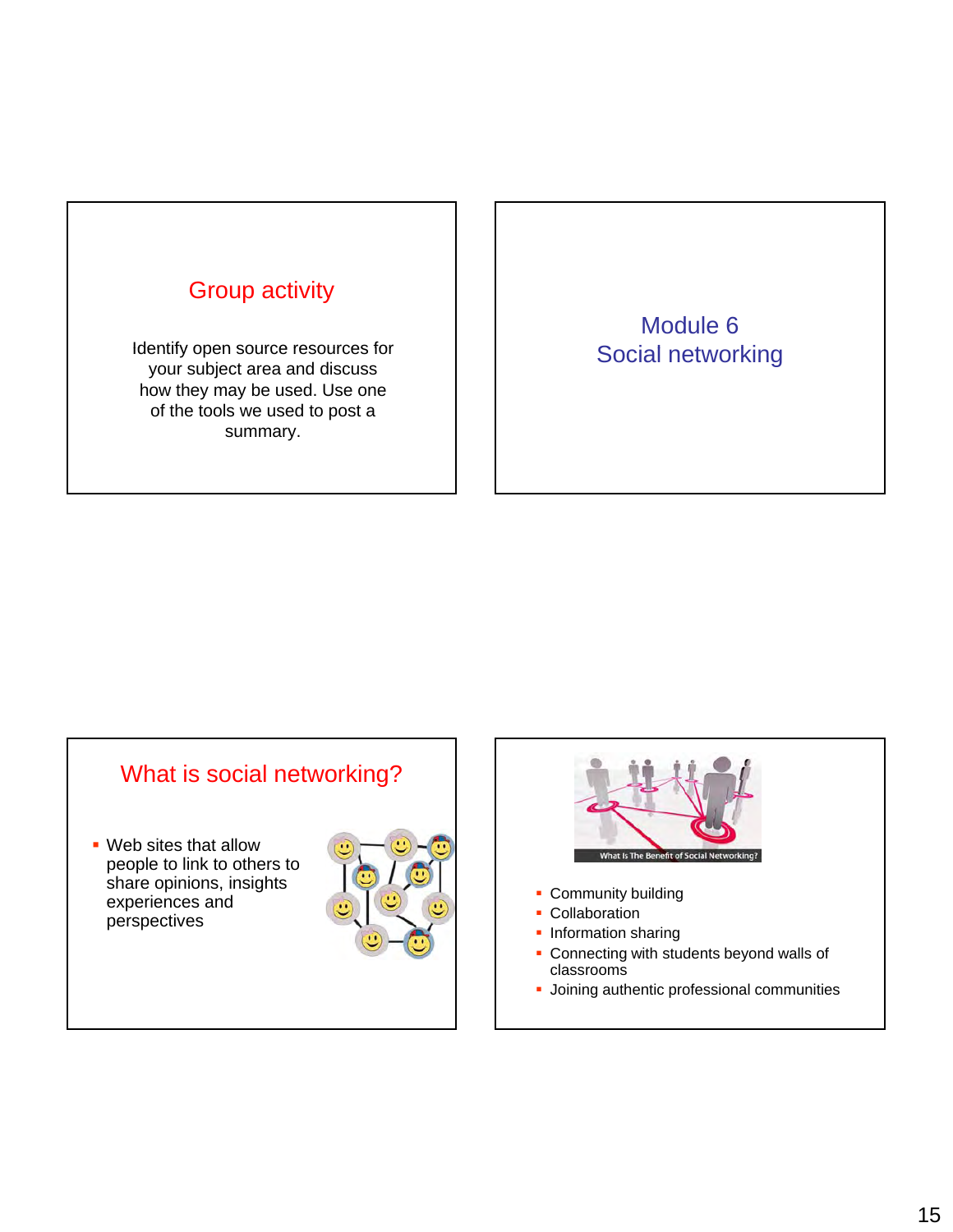| Social network sites                                                                                      |                                                                       |  |  |  |  |
|-----------------------------------------------------------------------------------------------------------|-----------------------------------------------------------------------|--|--|--|--|
| <b>Ning</b> lets you discover and create<br>new social networks for your interests<br>and passions.       | facebook                                                              |  |  |  |  |
| Linked in                                                                                                 | Facebook helps you connect and share with<br>the people in your life. |  |  |  |  |
| <b>New to MySpace?</b><br>myspace.com<br>Canada.<br><b>Find People</b><br>Home<br><b>Browse</b><br>Forums | Take a Tour   Français<br>Video<br>More v<br>Music                    |  |  |  |  |

#### Examples of social networks www.ning.com